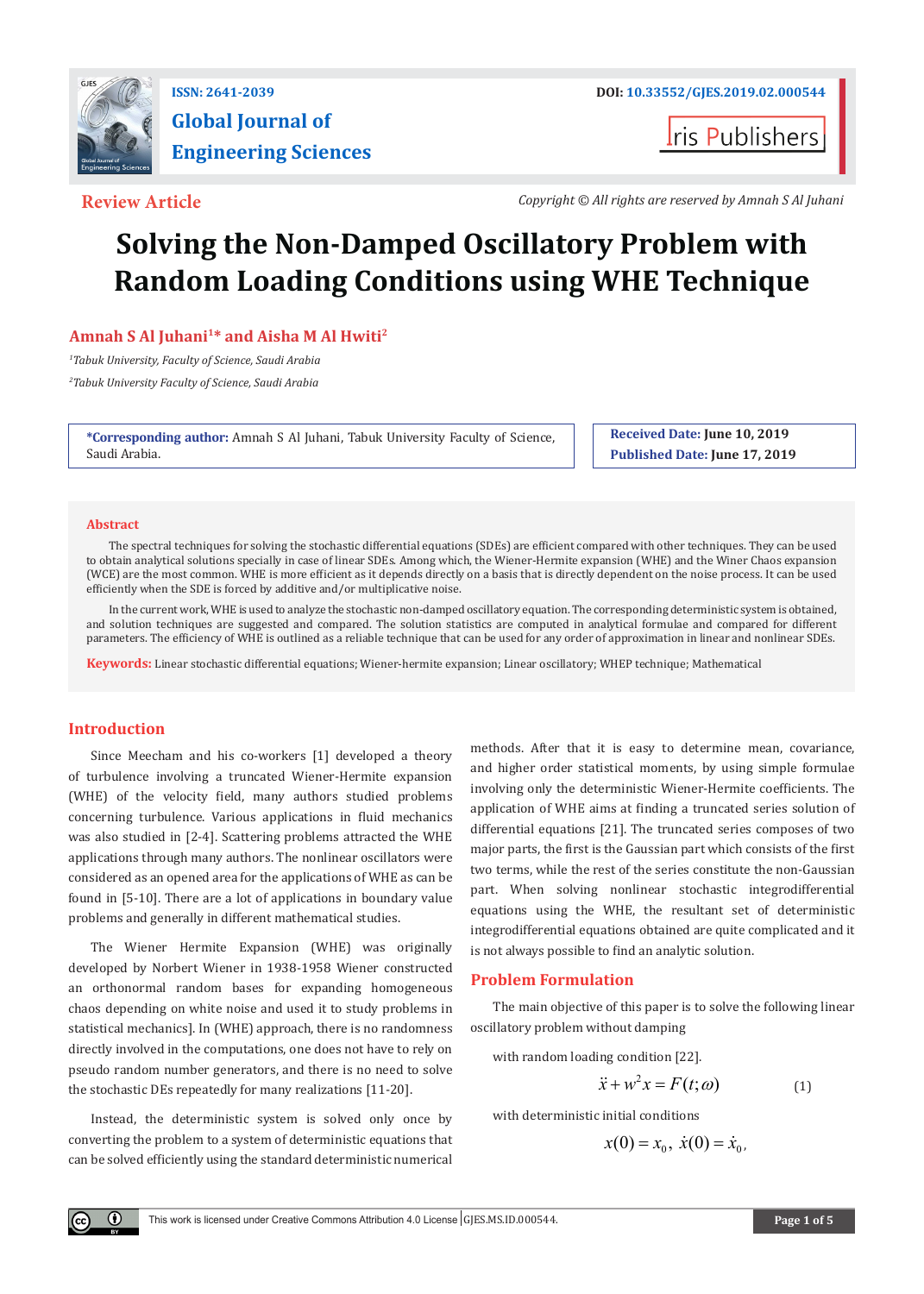Where w: frequency of oscillation, and the stochastic excitation F (t,  $\omega$ ) is defined as

$$
F(t; \omega) = e(t) \left[ 1 + \varepsilon \ n(t; q) \right] \tag{2}
$$

where

 $\mathcal E$  is the deterministic nonlinearity scale,

 $\omega \in (\Omega, \sigma, P)$  is the triple probability space with  $\Omega$  as the sample space,

 $\sigma$  is a  $\sigma$  -algebra on the event space  $\Omega$ ,

P is a probability measure, and

 $n(t; \omega)$  is white noise with the following properties:

$$
En(t; \omega) = 0 \tag{3}
$$

$$
En(t_1; \omega) . n(t_1; \omega) = cov[n(t_1), n(t_1)] = \delta(t_1 - t_2)
$$
 (4)

In the following section we will find the probability density function (p.d.f) average and the variance for  $x(t)$ .

### **Finding the P.d.f, Average and Variance of x (t):**

The general solution of equation (1) is,

$$
x(t) = x_0 \cos wt + \frac{\dot{x}_0}{w} \sin wt + \frac{1}{\omega} \int_0^t \sin w(t - s) F(s; q) ds
$$
 (5)

The ensemble average is then,

$$
Ex(t) = \mu_{x(t)} = x_0 \cos wt + \frac{\dot{x}_0}{w} \sin wt + \frac{1}{\omega} \int_0^t \sin w(t - s) EF(s : q) ds
$$

$$
= x_0 \cos wt + \frac{\dot{x}_0}{w} \sin wt + \frac{1}{\omega} \int_0^t \sin w(t - s)e(s)ds \quad (6)
$$

The covariance is given by,

$$
C_{ov}(x(t_1), x(t_1)) = E(x(t_1) - \mu_{x(t_1)}) \cdot (x(t_2) - \mu_{x(t_2)})
$$
  

$$
= \frac{\varepsilon^2}{w^2} \int_0^{t_1} \sin w(t_1 - s) \sin w(t_2 - s) e^2(s) ds
$$
 (7)

And the variance is,

$$
\sigma_{x(t)}^2 = \frac{\varepsilon^2}{w^2} \int_0^t \sin^2 w(t-s) e^2(s) ds
$$
 (8)

Due to linearity and the deterministic initial conditions we obtain the following Gaussian solution process:

$$
f_{x(t)} = \frac{1}{\sigma_{x(t)}\sqrt{2\pi}} e^{-\frac{1}{2}\left(\frac{x(t) - \mu_{x(t)}}{\sigma_{x(t)}}\right)^2}
$$
(9)

Where

$$
\sigma_{x(t)}^2 = \frac{\varepsilon^2}{w^2} \int_0^t \sin^2 w(t-s) e^2(s) ds
$$

Equation (9) represent a closed form solution of problem (1) with random loading condition.

# **WHEP Technique**

The application of the WHE aims at finding a truncated series solution to the solution process of differential equations. The truncated series composes of two major parts; the first is the Gaussian part which consists of the first two terms, while the rest of the series constitute the non-Gaussian part. In nonlinear cases, there exists always difficulties of solving the resultant set of deterministic integrodifferential equations got from the applications of a set of comprehensive averages on the stochastic integra-differential equation obtained after the direct application of WHE. Many authors introduced different methods to face these obstacles. Among them, the WHEP technique was introduced in [23] using the perturbation technique to solve perturbed nonlinear problems.

The WHE method utilizes the Wiener-Hermite polynomials which are the elements of a complete set of statistically orthogonal random functions [30]. The Wiener-Hermite polynomial  $H^{(i)}$  $(\mathfrak{t}_{1}^{\phantom{\dag}},\mathfrak{t}_{2}^{\phantom{\dag}},\mathfrak{t}_{3}^{\phantom{\dag}},\ldots$ t $_{\mathrm{i}}^{\phantom{\dag}}$ ) satisfies the following recurrence relation:

$$
H^{(i)}(t_1, t_2, \dots t_i) = H^{(i-1)}(t_1, t_2, \dots t_{i-1}).H^{(1)}(t_i)
$$

$$
-\sum_{m=1}^{i-1} H^{(i-2)}(t_1, t_2, \dots t_{i-2}).\delta(t_{i-m} - t_i), i \ge 2 \quad (10)
$$

where

$$
H^{(0)} = 1,
$$
  
\n
$$
H^{(1)}(t) = n(t),
$$
  
\n
$$
H^{(2)}(\tau_1, t_2) = H^{(1)}(\tau_1). H^{(1)}(\tau_2) \cdot \delta (\tau_1 - \tau_2),
$$
  
\n
$$
H^{(3)}(\tau_1, t_2, \tau_3) = H^{(2)}(\tau_1, \tau_2). H^{(1)}(\tau_3) \cdot H^{(1)}(\tau_1). \delta (\tau_2 - \tau_3) \cdot H^{(1)}(\tau_2). \delta
$$
  
\n
$$
H^{(4)}(\tau_1, t_2, \tau_3, \tau_4) = H^{(3)}(\tau_1, \tau_2, \tau_3). H^{(1)}(\tau_4) \cdot H^{(2)}(\tau_1, \tau_2). \delta (\tau_3 - \tau_4) \cdot H^{(2)}(\tau_1, \tau_3). \delta (\tau_2 - \tau_4). \qquad (11)
$$

in which n(t) is the white noise with the following statistical properties

$$
En(t)=0
$$

$$
En(t1).n(t2) = \delta(t1-t2)
$$
 (12)

where  $\delta$  (-) is the Dirac delta function and E denotes the ensemble average operator.

The Wiener-Hermite set is a statistically orthogonal set, i.e.

$$
EH^{(i)} \t H^{(i)} = 0 \quad \forall \ i \neq j \tag{13}
$$

The average of almost all H functions vanishes, particularly,

$$
EH^{(i)} = 0 \text{ for } i \ge 1. \tag{14}
$$

Due to the completeness of the Wiener-Hermite set, any random function  $G(t; \omega)$  can be expanded as

$$
G(t; \omega) = G^{(0)}(t) + \int_{-\infty}^{\infty} G^{(0)}(t; t_1) H^{(1)}(t_1) dt_1 + \int_{-\infty}^{\infty} \int_{-\infty}^{\infty} G^{(2)}(t; t_1, t_2) H^{(2)}(t_1, t_2) dt_1 dt_2 + \dots
$$
\n
$$
(15)^{-\infty-\infty} (15)^{-\infty-\infty}
$$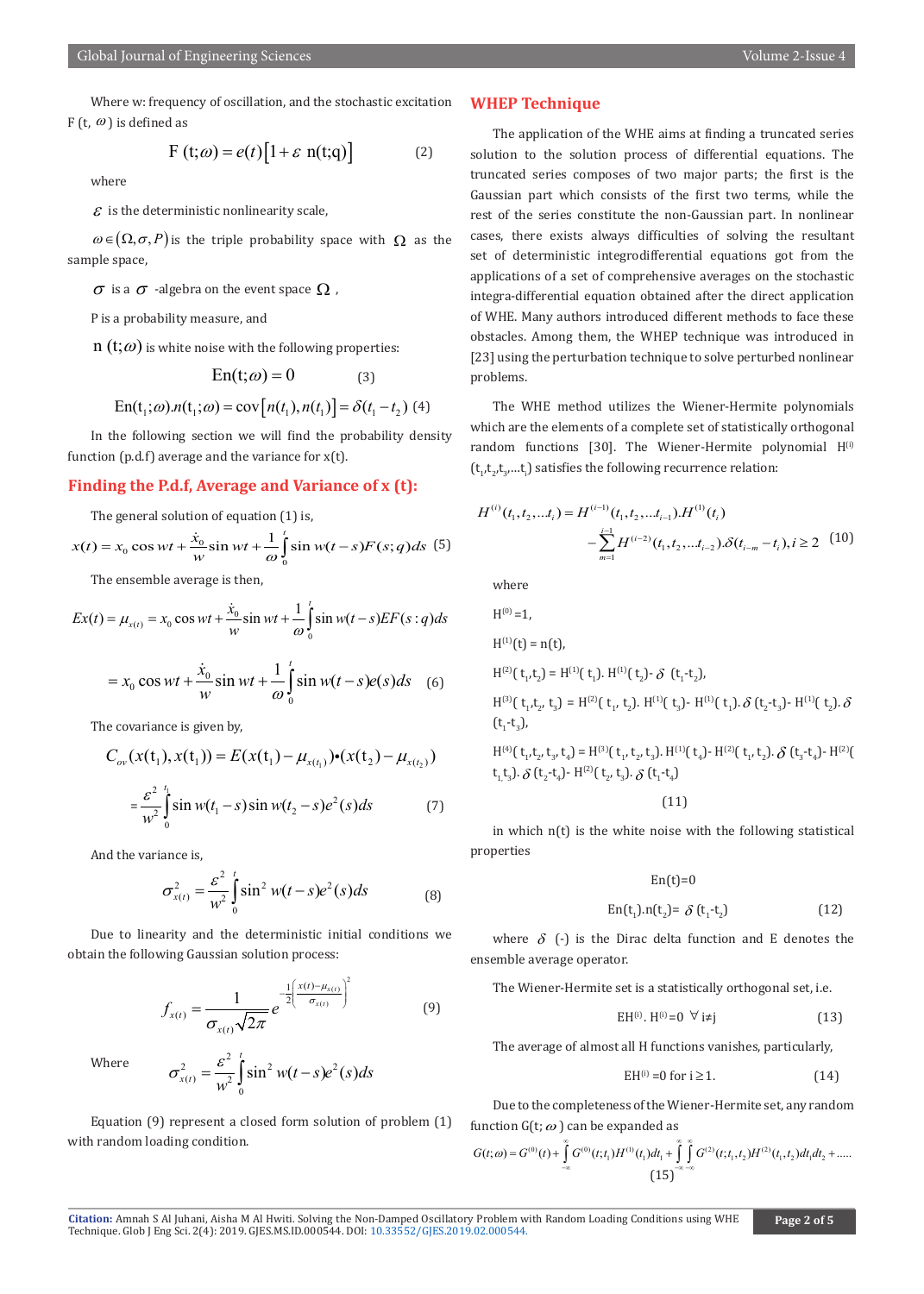where the first two terms are the Gaussian part of  $G(t; \omega)$ . The rest of the terms in the expansion

represent the non-Gaussian part of  $G(t; \omega)$ . The average of  $G(t; \omega)$  $\omega$ ) is

$$
\mu_G = EG(t, \omega) = G^{(0)}(t) \tag{16}
$$

The covariance of  $G(t; \omega)$  is

$$
C_{ov}(G(t; \omega), G(\tau; \omega)) = E(G(t, \omega) - \mu_G(t))(G(\tau, \omega) - \mu_G(\tau))
$$
  
= 
$$
\int_{-\infty}^{\infty} G^{(1)}(t; t_1) G^{(1)}(\tau, t_1) dt_1 + 2 \int_{-\infty}^{\infty} \int_{-\infty}^{\infty} G^{(2)}(t; t_1, t_2) G^{(2)}(\tau, t_1, t_2) dt_1 dt_2
$$
  
(17)

The variance of  $G(t; \omega)$  is

$$
V_{ar}G(t; \omega) = E(G(t, \omega) - \mu_G(t))^2
$$
  
= 
$$
\int_{-\infty}^{\infty} [G^{(1)}(t; t_1)]^2 dt_1 + 2 \int_{-\infty}^{\infty} \int_{-\infty}^{\infty} [G^{(2)}(t; t_1, t_2)]^2 dt_1 dt_2
$$

The WHEP technique can be applied to linear or nonlinear perturbed systems described by ordinary or partial differential equations. The solution can be modified in the sense that additional parts of the Wiener-Hermite expansion can always be taken into considerations and the required order of approximations can always be made depending on the computing tool. It can be even run through a package if it is coded in some sort of symbolic languages. The technique was successfully applied to several nonlinear stochastic equations, see [20-22].

# **Case Study [23-26]**

In the previous case of study solve by using WHEP technique.

The following results are obtained:

$$
F(t; \omega) = e^{-t} + \varepsilon n(t; \omega)
$$
 (19)

To compensate by the original formula of (10) we get:

$$
Lx^{(0)}(t) + \int_{-\infty}^{\infty} Lx^{(1)}(t; t_1)H^{(1)}(t_1)dt_1,
$$
  
+ 
$$
\int_{-\infty}^{\infty} \int_{-\infty}^{\infty} Lx^{(2)}(t; t_1, t_2)H^{(2)}(t_1, t_2)dt_1dt_2 + \dots
$$
  
= 
$$
e(t) + \varepsilon e(t)n(t; q)
$$
 (20)

Now, we get

$$
Lx^{(0)}(t) = e(t) \tag{21}
$$

Depending on the certainty in the initial condition we have:

$$
x(0) = x_0 = x^{(0)}(0)
$$

$$
\dot{\chi}(0) = \dot{\chi}_0 = \dot{\chi}^{(0)}(0)
$$

With zero initial conditions for the rest of the nuclei, ie:

$$
x^{(i)}(0) = 0, \ \dot{x}^{(i)}(0) = 0 \ \forall \ i \ge 1 \tag{22}
$$

Accordingly, we obtain the following:

$$
x^{(0)}(t) = x_0 \cos t + \frac{\dot{x}_0}{\omega} \sin \omega t + \frac{1}{\omega} \int_0^t \sin \omega (t - s) e(s) ds \tag{23}
$$

by multiplying by (1.23) Then take the mean we get: H<sup>(1)</sup> $\tau$ 

$$
\int_{-\infty}^{\infty} Lx^{(1)}(t,t_1)EH^{(1)}(t_1)H^{(1)}(\tau)dt_1 + \int_{-\infty}^{\infty} \int_{-\infty}^{\infty} Lx^{(2)}(t,t_1,t_2)EH^{(2)}(t_1,t_2)H^{(1)}(\tau)dt_1 + \dots
$$

$$
= \varepsilon e(t)En(t)(t;q)H^{(1)}(\tau) \tag{24}
$$

And we get;

$$
Lx^{(1)}(t, \tau) = \varepsilon e(t) \delta(t, \tau)
$$
 (25)

Such that:

 $X^{(1)}(0, t_1) = 0$  $\dot{x}^{(1)}(0, t_1) = 0$ 

Which have a general solution:

$$
x^{(1)}(t,\tau) = \frac{\varepsilon}{\omega} \int_{0}^{t} \sin \omega(t-s)e(s)\delta(s-\tau)ds
$$

$$
= \frac{\varepsilon}{\omega} \int_{0}^{t} \sin \omega(t-\tau)e(\tau) \qquad (26)
$$

It can be show that:

$$
x^{(i)}(t,....) = 0 \ \forall \ i \ge 2
$$
 (27)

We can find general solution for problem:

$$
x(t) = x^{(0)}(t) + \int_{-\infty}^{\infty} x^{(1)}(t, t_1) H^{(1)}(t_1) dt_1
$$
 (28)

Where:

$$
x^{(0)}(t) = x_0 \cos \omega t + \frac{\dot{x}_0}{\omega} \sin \omega t + \frac{1}{\omega} \int_0^t \sin \omega (t - s) e(s) ds
$$

And 
$$
x^{(1)}(t, t_1) = \frac{\varepsilon}{\omega} \sin \omega(t - t_1) e(t_1)
$$
  $, 0 \le t_1 \le t$ 

Therefore

$$
Ex(t) = x^{(0)}(t)
$$
 (29)

$$
\sigma_{x(t)}^2 = \frac{\varepsilon^2}{\omega^2} \int_0^t \sin^2 \omega (t - t_1) e^2 (t_1) dt_1
$$

This method is more reliable than others, since we do not have the perturbation problem because the Wiener-Hermite expansion belong to a complete space.

#### **Example:**

Consider the following

$$
F(t; \omega) = e(t)[1 + \mathcal{E} \text{ n (t; q)] (31)}
$$

In the case-study presented in section 4, the following results are obtained (Figures 1-8):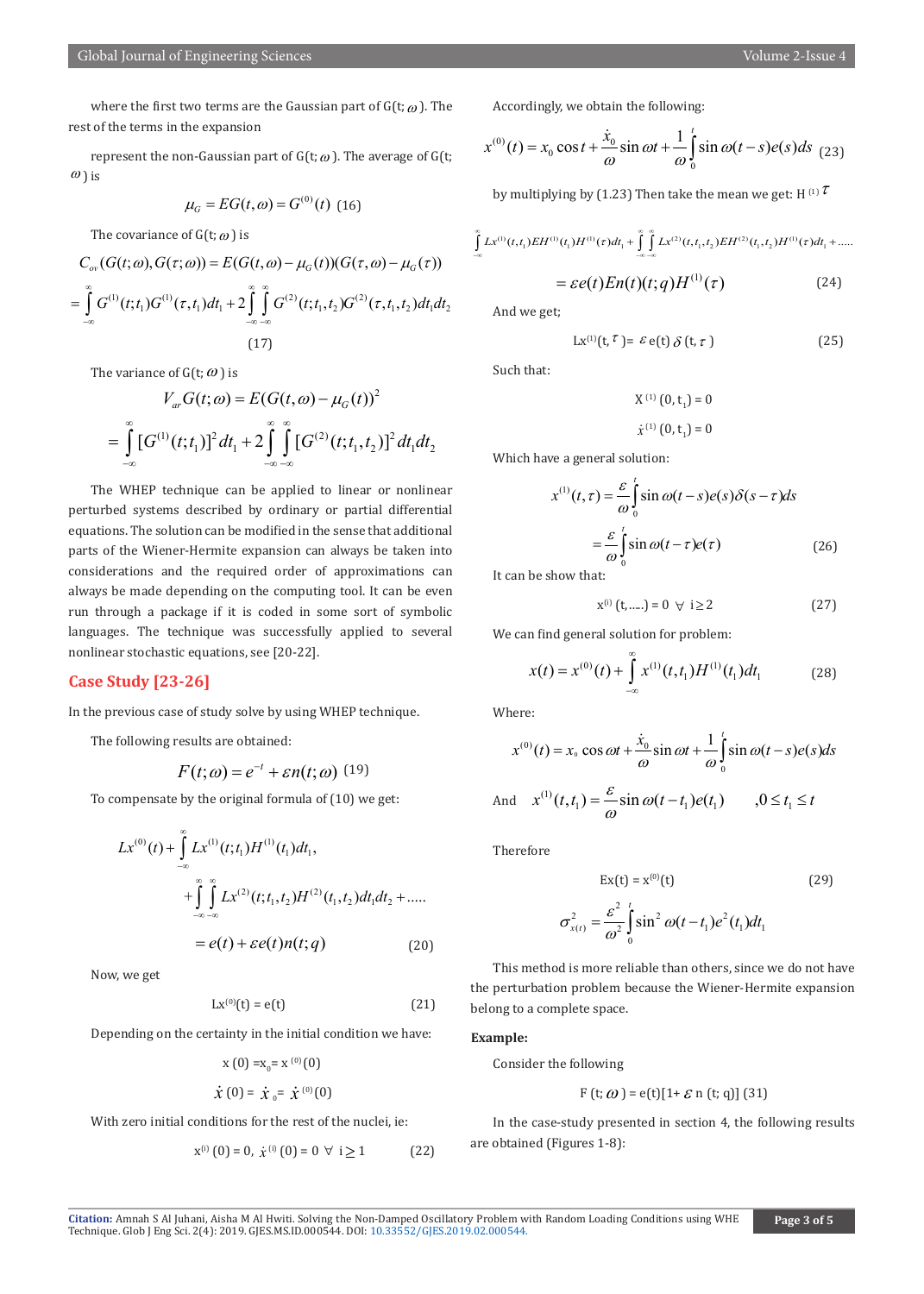

Citation: Amnah S Al Juhani, Aisha M Al Hwiti. Solving the No[n-Damped Oscillatory Problem w](http://dx.doi.org/10.33552/GJES.2019.02.000544)ith Random Loading Conditions using WHE<br>Technique. Glob J Eng Sci. 2(4): 2019. GJES.MS.ID.000544. DOI: 10.33552/GJES.2019.02.000544